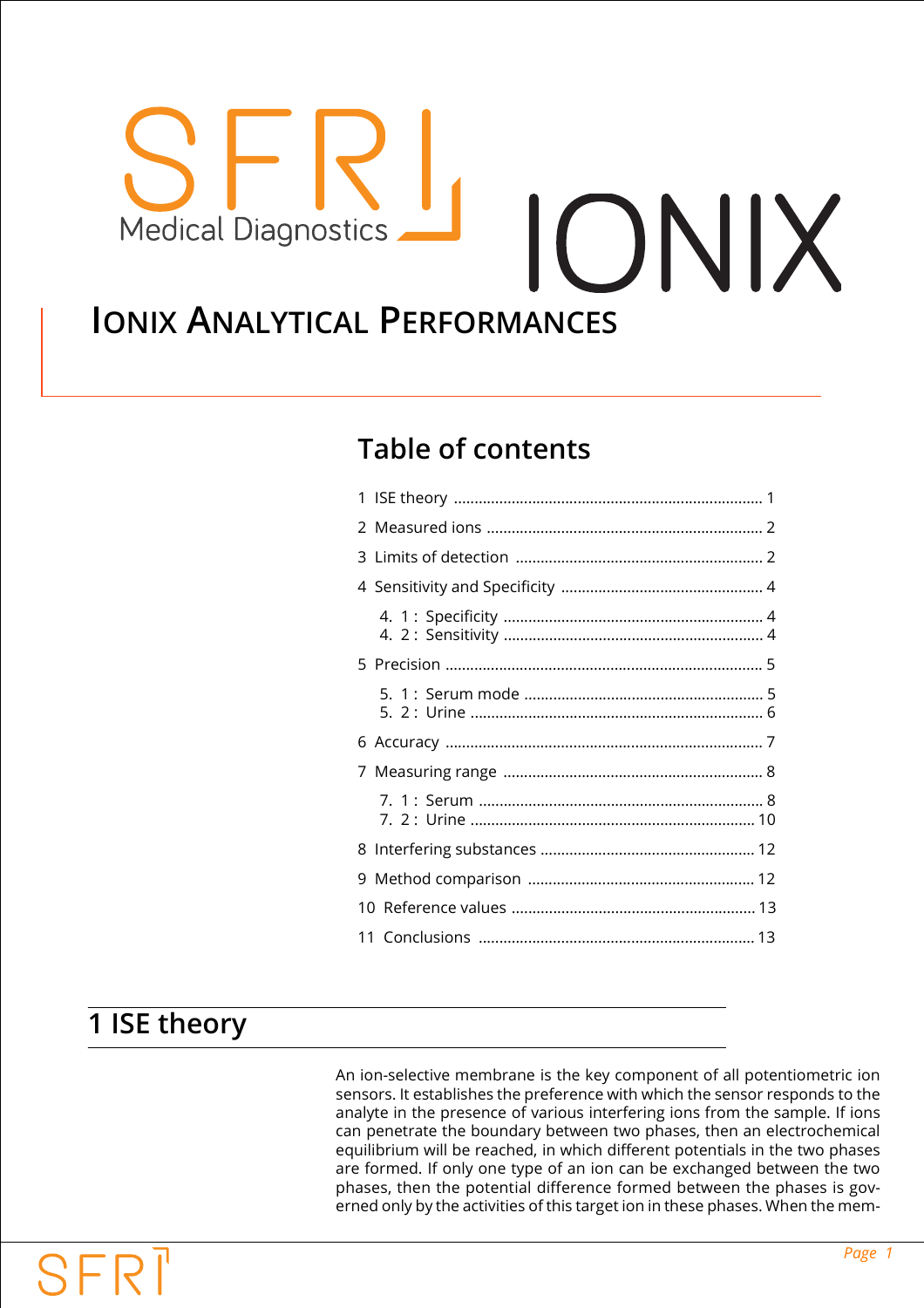brane separates two solutions of different ionic activities ( $\alpha$ C1 and  $\alpha$ C2) and provided the membrane is only permeable to this single type of ion, the potential difference (E) across the membrane is described by the [Nernst](https://en.wikipedia.org/wiki/Nernst_equation) equation:

- $E = E^{\circ} + RT \log (\alpha C)/nF$ .
- E = potentiel of the electrode in the measured solution
- $\cdot$  E° = potentiel of the electrode in reference solution
- RT/nF = constant (depending of absolute temperature T) With:
- R is [Ideal gas constant,](https://en.wikipedia.org/wiki/Gas_constant) equal to 8.3144 I  $\cdot$  mol <sup>-1</sup>  $\cdot$  K<sup>-1</sup>
- T is the temperature in [kelvin](https://en.wikipedia.org/wiki/Kelvin)
- F is the [Faraday constant,](https://en.wikipedia.org/wiki/Faraday_constant) equal to 96485 C·mol-1
- n is the number of electrons transfered in the half reaction
- $\alpha$  ionic [activity](https://en.wikipedia.org/wiki/Thermodynamic_activity) depends of ionic strength. a is the chemical activity for the relevant species, where aRed is the activity of the reduced form and aOx is the activity of the oxidized form. Similarly to equilibrium constants, activities are always measured with respect to the standard state (1 mol/L for solutes, 1 atm for gases). The activity of species x, aX , can be related to the physical concentrations cX via aX = γXcX, where γX is the activity coefficient of species X. Because activity coefficients tend to unity at low concentrations, activities in the Nernst equation are frequently replaced by simple concentrations.

So the Nernst equation can be simplified as:

 $E = const + S \cdot log(C)$ .

S, the Slope is equal to 59 mV/decade at 25°C when  $n = 1$  (pH,  $Na^{+}$ , K<sup>+</sup>, Li<sup>+</sup>), -59 when  $n = -1$  (Cl<sup>-</sup>), and 30 when  $n = 2$  (Ca<sup>++</sup>).

### <span id="page-1-0"></span>**2 Measured ions**

Sodium, Potassium, Chloride, ionized Calcium, pH and Lithium with ion specific electrodes. Total CO<sub>2</sub> (bicarbonates and dissolved CO<sub>2</sub>) is measured with a barometer.

The pH is measured only for the standardisation of iCa at 7.4

### <span id="page-1-1"></span>**3 Limits of detection**

- Limit of Blank (LoB), Limit of Detection (LoD), and Limit of Quantitation (LoQ) are terms used to describe the smallest concentration of a measure and that can be reliably measured by an analytical procedure.
- LoB is the highest apparent analyte concentration expected to be found when replicates of a blank sample containing no analyte are tested.
- $LoB = mean blank + 1.645(SD blank)$
- LoD is the lowest analyte concentration likely to be reliably distinguished from the LoB and at which detection is feasible.
- $I_0D = I_0B + 3SD$  blank
- LoQ is the lowest concentration at which the analyte can not only be reliably detected but at which some predefined goals for bias and impreci-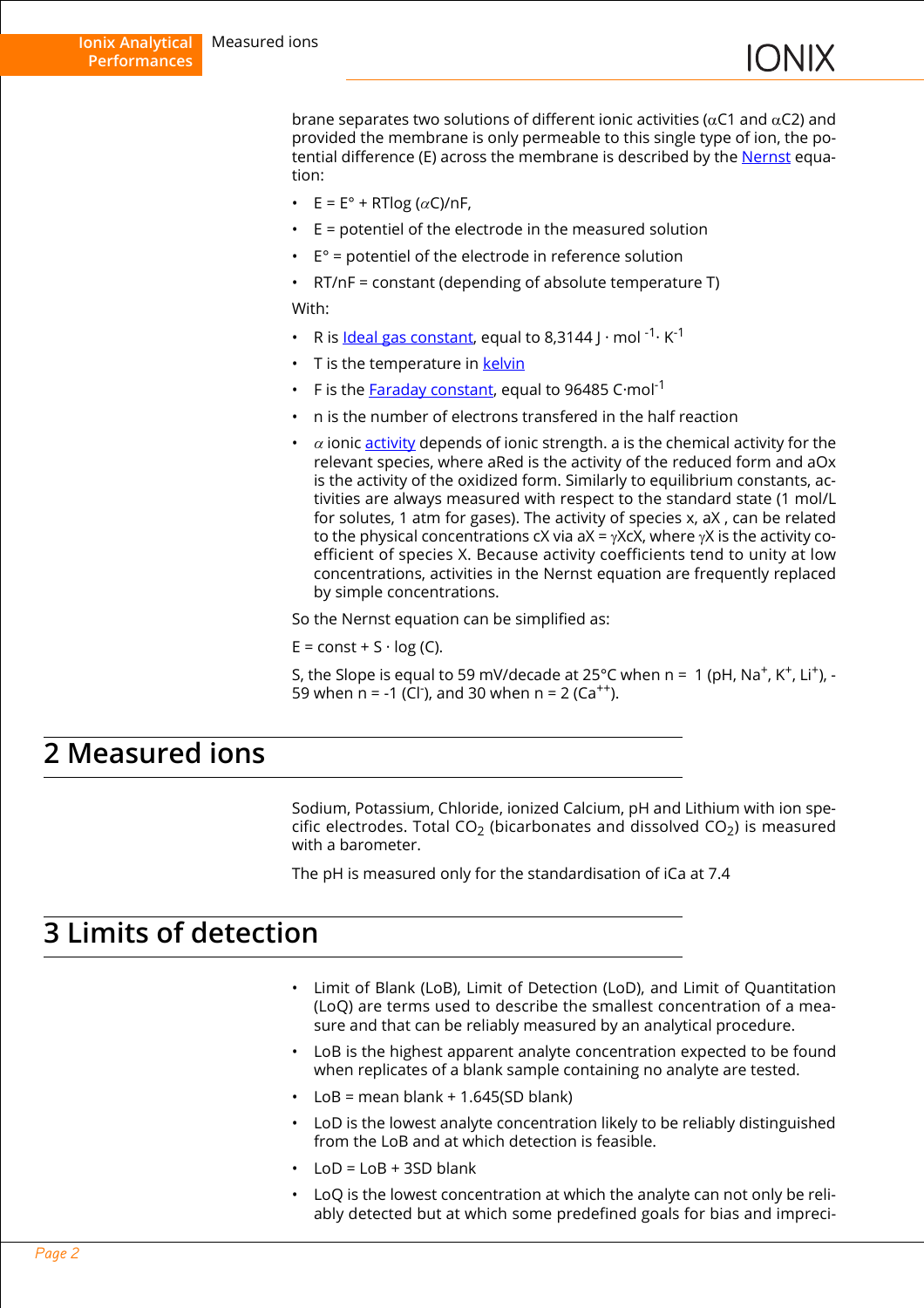sion are met. The LoQ may be equivalent to the LoD or it could be at a much higher concentration.



For a signal at the LOD, the alpha error (probability of false positive) is small (1%). However, the beta error (probability of a false negative) is 50% for a sample that has a concentration at the LOD (red line).

For the test, the sample has been replaced by dionized water, and measured thirty times. The averages and the standard deviations are calculated,in order to determine the limits of detection and of quantification.

|                                | <b>Na</b>      | K                | C1               | Ca    | pH        |
|--------------------------------|----------------|------------------|------------------|-------|-----------|
|                                | 2,3            | 0,08             | 3,5              | 0,08  | 7,32      |
|                                | 2,6            | 0,08             | 3,7              | 0,08  | 7,3       |
|                                | 2,7            | 0,1              | 3,5              | 0,09  | 7,31      |
|                                | 2,6            | 0,08             | 3,9              | 0,08  | 7,34      |
|                                | 2,5            | 0,1              | 3,7              | 0,09  | 7,33      |
|                                | 2,9            | 0,08             | 3,7              | 0,09  | 7,37      |
|                                | 3,1            | 0,09             | 3,7              | 0,08  | 7,32      |
|                                | 2,5            | 0,09             | 3,6              | 0,08  | 7,31      |
|                                | 2,6            | 0,08             | 3,5              | 0,08  | 7,38      |
|                                | 2,6            | 0,1              | 3,8              | 0,08  | 7,26      |
|                                | 2,5            | 0,1              | 3,7              | 0,09  | 7,29      |
|                                | 2,3            | 0,09             | 3,5              | 0,08  | 7,31      |
|                                | $\overline{4}$ | 0,08             | 3,3              | 0,08  | 7,36      |
|                                | 2,4            | 0,08             | 3,7              | 0,07  | 7,35      |
|                                | 2,5            | 0,1              | $\overline{3,6}$ | 0,09  | 7,3       |
|                                | 2,5            | 0,08             | 3,9              | 0,08  | 7,29      |
|                                | 2,6            | 0,1              | 3,6              | 0,09  | 7,3       |
|                                | 2,5            | 0,08             | 3,7              | 0,08  | 7,38      |
|                                | 2,5            | 0,09             | 3,4              | 0,08  | 7,34      |
|                                | $\overline{3}$ | 0,11             | 3,7              | 0,09  | 7,26      |
|                                | 2,6            | 0,1              | 3,7              | 0,09  | 7,31      |
|                                | 2,4            | 0,09             | 3,7              | 0,08  | 7,33      |
|                                | 2,7            | 0,1              | 3,9              | 0,09  | 7,3       |
|                                | 2,5            | 0,09             | $\overline{3,6}$ | 0,08  | 7,32      |
|                                | 2,6            | 0,08             | 3,5              | 0,08  | 7,36      |
|                                | 3,5            | 0,11             | 3,8              | 0,1   | 7,21      |
|                                | 3,2            | 0,1              | 4,1              | 0,1   | 7,19      |
|                                | 2,7            | 0,1              | 3,6              | 0,08  | 7,24      |
|                                | 2,6            | 0,07             | 2,9              | 0,07  | 7,38      |
|                                | 3,4            | 0,08             | 3,9              | 0,08  | 7,09      |
|                                | 2,3            | $\overline{0,1}$ | 3,5              | 0,08  | 7,32      |
|                                | 2,8            | 0,09             | 3,8              | 0,09  | 7,36      |
|                                | 2,5            | 0,1              | 3,8              | 0,08  | 7,33      |
|                                | 2,4            | 0,08             | 2,4              | 0,07  | 7,45      |
| <b>Blank</b>                   | 2,69           | 0,09             | 3,61             | 0,08  | <b>NA</b> |
| <b>Standard deviation</b>      | 0,372          | 0,010            | 0,301            | 0,007 | <b>NA</b> |
| <b>Limit Of Detection</b>      | 3,80           | 0,12             | 4,52             | 0,11  | <b>NA</b> |
| <b>Limit Of Quantification</b> | 6,40           | 0,19             | 6,62             | 0,16  | <b>NA</b> |

Table 1 : Blank, Limit of Detection and of Quantification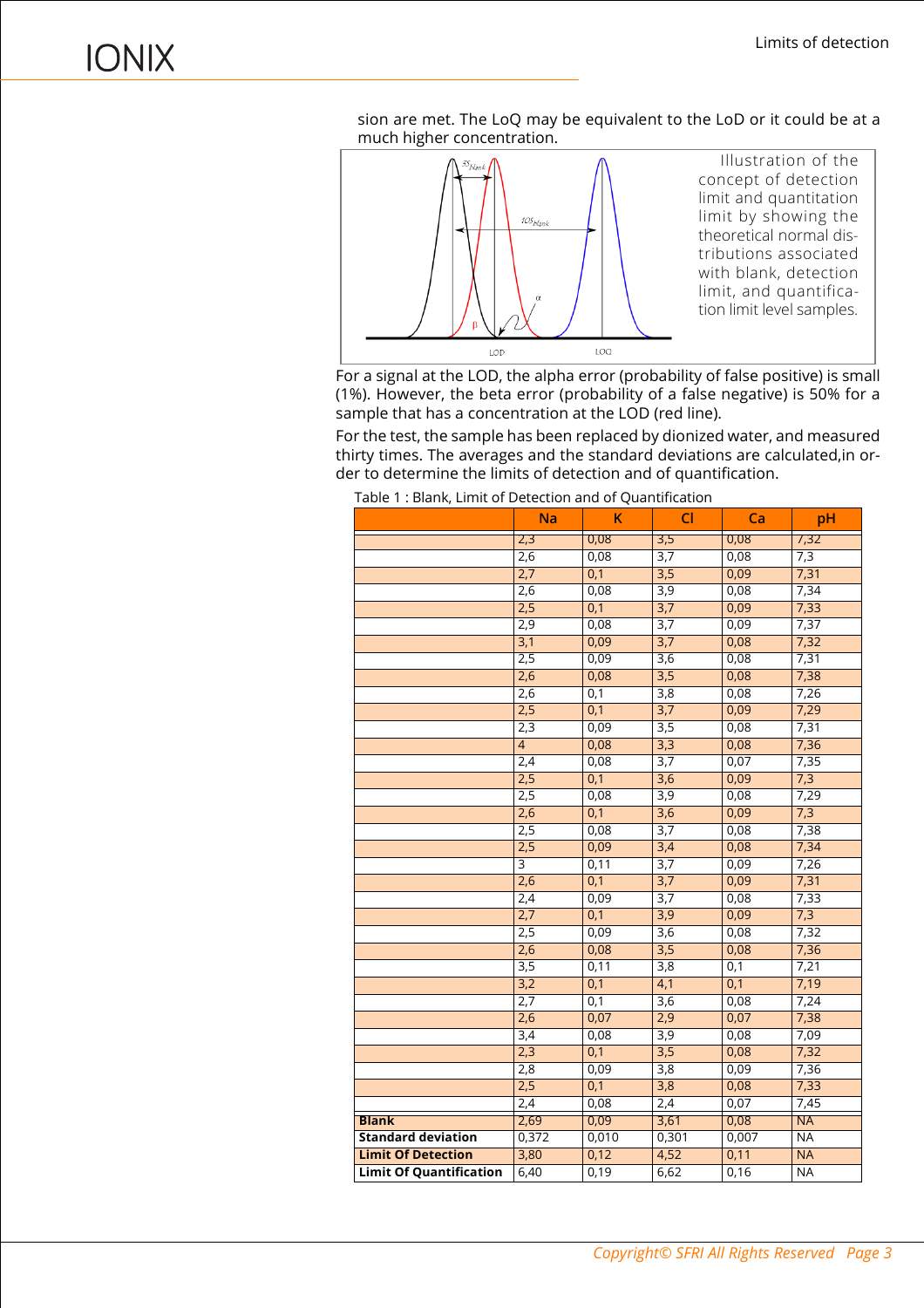# <span id="page-3-0"></span>**4 Sensitivity and Specificity**

The sensitivity is the capacity to measure a positive result (false negative), and the specificity is the capacity to measure a negative result (false positive).

<span id="page-3-1"></span>**4. 1 : Specificity** For all the measured ions, the probability of false positive is almost zero:

- Sodium: LOD = 3.8 mmol/L, physiological range from 135 to 145 mmol/L
- Potassium: LOD = 0.12 mmol/L, physiological range from 3.5 to 5 mmol/L
- Chloride: LOD = 4.5 mmol/L, physiological range from 90 to 110 mmol/L
- Calcium: LOD = 0.11 mmol/L, physiological range from 1.1 to 1.3 mmol/L
- For the pH these data are not available, by definition: the minimum measurement range of a pH electrode is from 2 to 12, and the physiological range is from 7.32 to 7.42

<span id="page-3-2"></span>**4. 2 : Sensitivity** For all the measured ions, the probability of false negative is almost zero:

- Sodium: LOQ = 6.4 mmol/L, physiological range from 135 to 145 mmol/L
- Potassium: LOQ = 0.19 mmol/L, physiological range from 3.5 to 5 mmol/L
- Chloride: LOD = 6.6 mmol/L, physiological range from 90 to 110 mmol/L
- Calcium: LOD = 0.16 mmol/L, physiological range from 1.1 to 1.3 mmol/L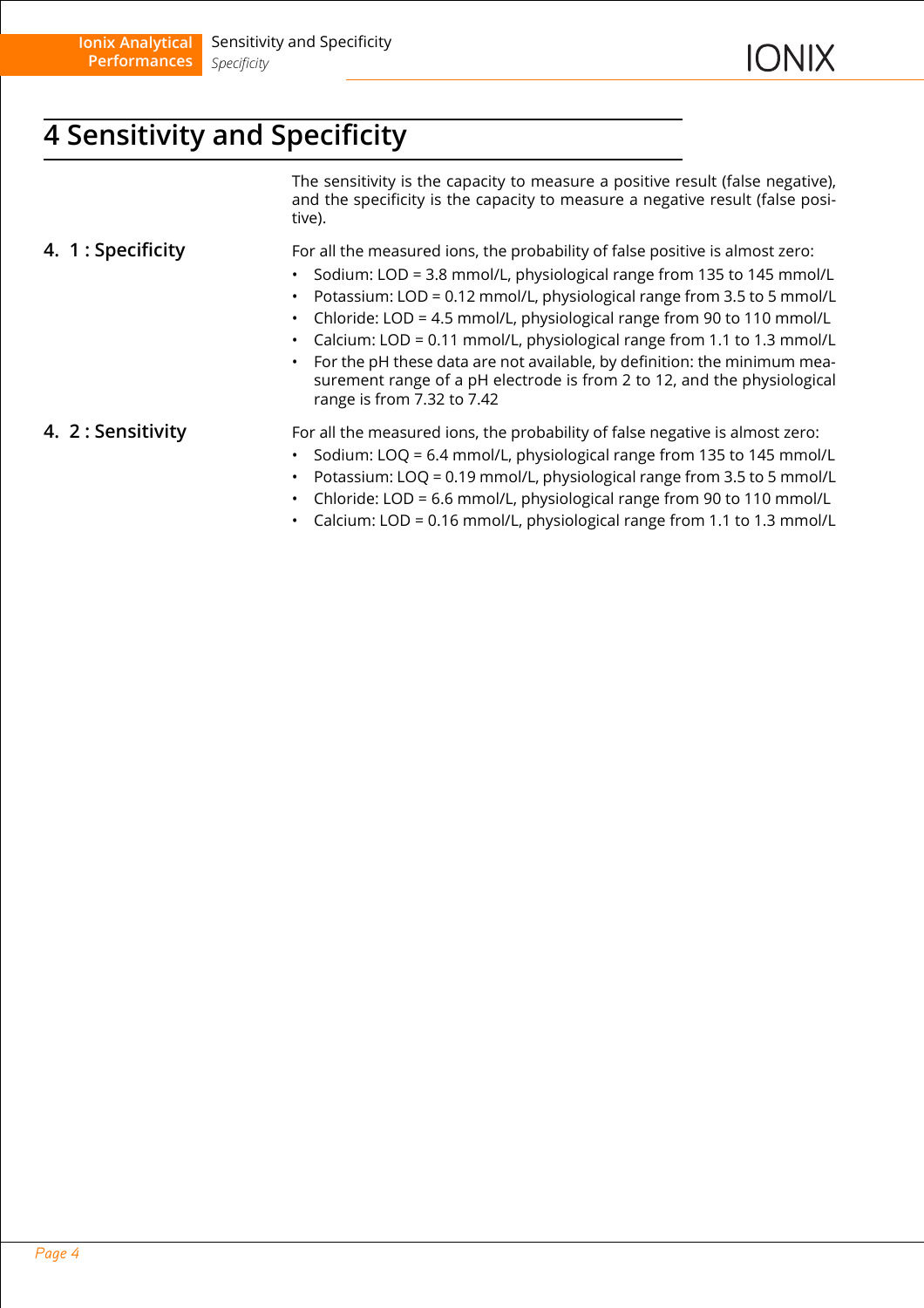# <span id="page-4-0"></span>**5 Precision**

#### <span id="page-4-1"></span>**5. 1 : Serum mode** 1. Tests on water based controls:

Three controls, low, normal and high level have been tested 10 times in blood mode (serum or plasma), averages, standard deviations and CV calculated. Refer to [table 2 page, 5](#page-4-2)

<span id="page-4-2"></span>

| Table 2 : Precision on water based solutions |
|----------------------------------------------|
|----------------------------------------------|

| Code                     | <b>Type</b>  | Na             | K             | CI    | Ca              | рH              | Li     |
|--------------------------|--------------|----------------|---------------|-------|-----------------|-----------------|--------|
| ctl h                    | <b>Blood</b> | 150,1          | 5,92          | 118,8 | 1,38            | 7,59            | 0,83   |
| ctl h                    | Blood        | 149,8          | 5,94          | 118,8 | 1,38            | 7,59            | 0,83   |
| ctl h                    | <b>Blood</b> | 150,0          | 5,94          | 118,5 | 1,39            | 7,59            | 0,83   |
| $ctl$ h                  | Blood        | 150,3          | 5,94          | 118,5 | 1,38            | 7,59            | 0,84   |
| ctl h                    | <b>Blood</b> | 149,7          | 5,94          | 118,9 | 1,38            | 7,59            | 0,83   |
| ctl h                    | Blood        | 150,1          | 5,91          | 118,5 | 1,39            | 7,59            | 0,83   |
| ctl h                    | <b>Blood</b> | 149,9          | 5,90          | 118,6 | 1,38            | 7,59            | 0,83   |
| $ctl$ h                  | Blood        | 149,6          | 5,89          | 118,8 | 1,38            | 7,59            | 0,83   |
| ctl h                    | <b>Blood</b> | 149,2          | 5,91          | 118,6 | 1,38            | 7,59            | 0,83   |
| ctl h                    | Blood        | 148,6          | 5,92          | 118,3 | 1,38            | 7,58            | 0,83   |
| <b>Average</b>           |              | 149,7          | 5,921         | 118,7 | 1,38            | 7,59            | 0,831  |
| SD                       |              | 0,52           | 0,02          | 0,20  | 0,01            | 0,003           | 0,003  |
| $\overline{\mathsf{cv}}$ |              | 0,35 %         | 0,31 %        | 0,17% | 0,36 %          | 0,04 %          | 0,38 % |
| Mini                     |              | 148,6          | 5,89          | 118,3 | 1,38            | 7,58            | 0,83   |
| Maxi                     |              | 150,3          | 5,94          | 118,9 | 1,39            | 7,59            | 0,84   |
| ctl I                    | Blood        | 126,9          | 2,54          | 80,3  | 1,04            | 7,07            | 0,14   |
| ctl I                    | <b>Blood</b> | 126,7          | 2,53          | 80,3  | 1,04            | 7,07            | 0,14   |
| ctI                      | <b>Blood</b> | 126,8          | 2,52          | 80,0  | 1,04            | 7,07            | 0,14   |
| ctl l                    | <b>Blood</b> | 126,5          | 2,52          | 80,2  | 1,04            | 7,07            | 0,14   |
| ctl I                    | Blood        | 126,5          | 2,52          | 80,1  | 1,04            | 7,07            | 0,14   |
| ct1                      | <b>Blood</b> | 126,6          | 2,54          | 80,0  | 1,04            | 7,07            | 0,15   |
| ctl I                    | Blood        | 126,4          | 2,54          | 79,9  | 1,04            | 7,07            | 0,14   |
| ctl                      | <b>Blood</b> | 126,1          | 2,52          | 80,0  | 1,04            | 7,07            | 0,14   |
| ct1                      | <b>Blood</b> | 126,0          | 2,52          | 79,9  | 1,04            | 7,07            | 0,14   |
| ctl l                    | <b>Blood</b> | 126,3          | 2,52          | 79,5  | 1,04            | 7,06            | 0,14   |
| <b>Average</b>           |              | 126,5          | 2,53          | 80,1  | 1,04            | 7,07            | 0,14   |
| <b>SD</b>                |              | 0,3            | 0,01          | 0,2   | 0,00            | 0,00            | 0,003  |
| <b>CV</b>                |              | 0,24 %         | 0,38 %        | 0,21% | 0,00%           | 0,00%           | 2,36 % |
| <b>Mini</b>              |              | 126,0          | 2,52          | 79,9  | 1,04            | 7,07            | 0,14   |
| Maxi                     |              | 126,9          | 2,54          | 80,3  | 1,04            | 7,07            | 0,15   |
| ctl n                    | <b>Blood</b> | 137,2          | 3,81          | 97,7  | 1,24            | 7,35            | 0,42   |
| ctl n                    | Blood        | 137,1          | 3,81          | 98,0  | 1,24            | 7,35            | 0,42   |
| ctl n                    | <b>Blood</b> | 136,9          | 3,80          | 98,1  | 1,24            | 7,35            | 0,42   |
| ctl n                    | Blood        | 137,2          | 3,81          | 97,8  | 1,24            | 7,35            | 0,42   |
| ctl n                    | <b>Blood</b> | 136,7          | 3,79          | 98,0  | 1,24            | 7,35            | 0,42   |
| ctl n                    | <b>Blood</b> | 137,1          | 3,80          | 97,8  | 1,24            | 7,35            | 0,42   |
| ctl n                    | <b>Blood</b> | 137,0          | 3,80          | 97,8  | 1,24            | 7,35            | 0,42   |
| ctl n                    | Blood        | 136,7          | 3,79          | 97,8  | 1,24            | 7,34            | 0,42   |
| ctl n                    | <b>Blood</b> | 136,3          | 3,79          | 97,8  | 1,24            | 7,34            | 0,42   |
| ctl n                    | <b>Blood</b> | 135,6          | 3,78          | 97,6  | 1,23            | 7,34            | 0,42   |
| <b>Average</b>           |              | 136,78<br>0,52 | 3,80          | 97,83 | 1,24            | 7,35            | 0,42   |
| SD                       |              | 0,38 %         | 0,01<br>0,27% | 0,16  | 0,004<br>0,30 % | 0,005<br>0,07 % | 0,000  |
| <b>CV</b>                |              |                |               | 0,16% |                 |                 | 0,00%  |
| Mini                     |              | 135,6          | 3,78          | 97,6  | 1,23            | 7,34            | 0,42   |
| <b>Maxi</b>              |              | 137,2          | 3,81          | 98,1  | 1,24            | 7,35            | 0,42   |

2. Tests on serum

A pool of fresh serum, collected in a blood bank in dry tubes with separation gel, has been tested 31 times. Refer to [table 3 page, 5.](#page-4-3) For the lithium, the test has been performed on a control serum, see [table 5 page, 7](#page-6-1)

<span id="page-4-3"></span>Table 3 : Precision on a serum pool

| $\overline{\phantom{a}}$<br>de | Na.   |      |      |                | рF                   | ÷a<br>. . |
|--------------------------------|-------|------|------|----------------|----------------------|-----------|
| <b>Pool 06-12</b>              | 139,Z | T. 1 | 04.0 | $\blacksquare$ | $\sim$ $\sim$ $\sim$ |           |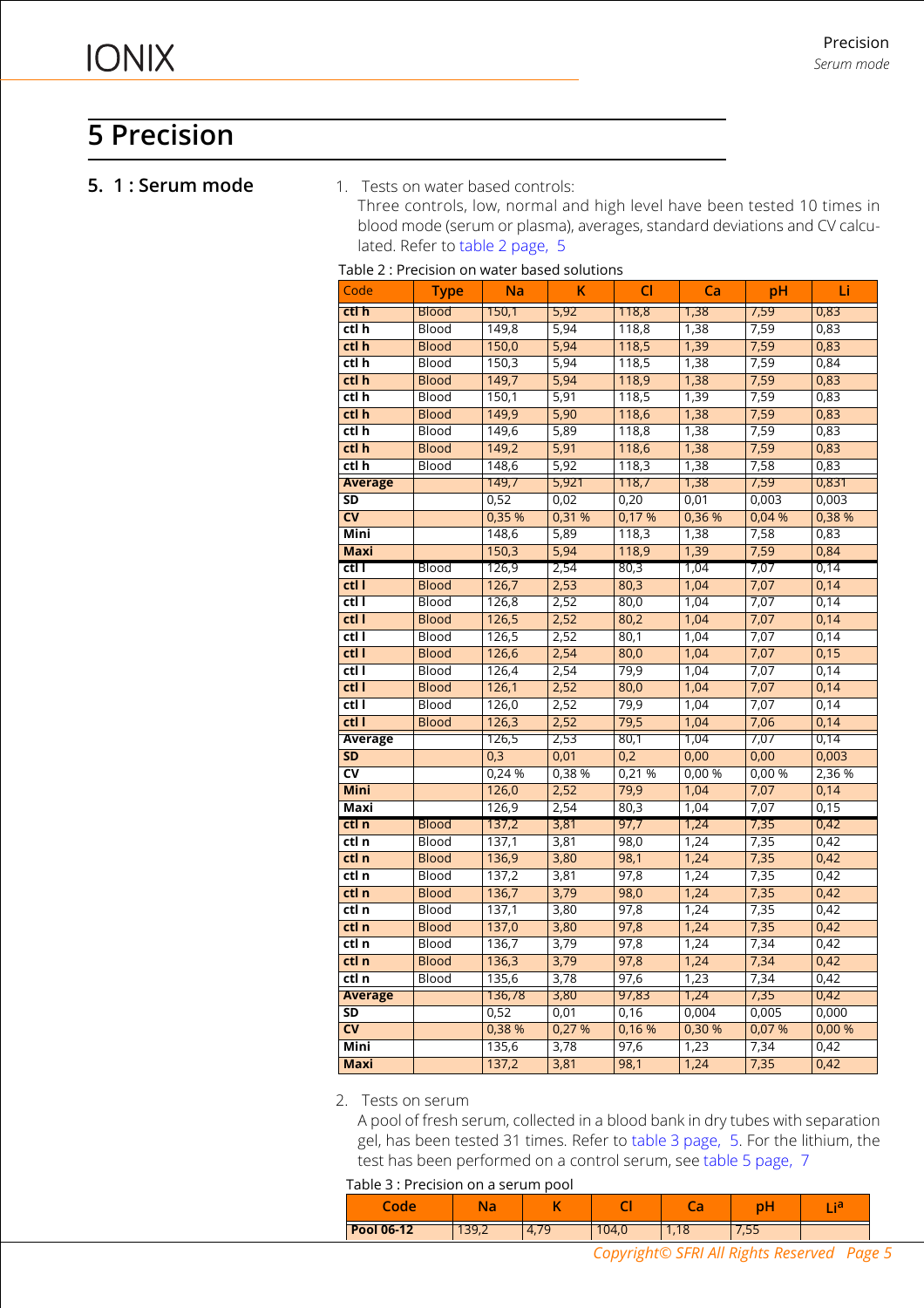|  |  | Table 3 : Precision on a serum pool |  |  |  |
|--|--|-------------------------------------|--|--|--|
|--|--|-------------------------------------|--|--|--|

| Code                   | <b>Na</b> | K      | <b>CI</b> | Ca    | pH     | Lia    |
|------------------------|-----------|--------|-----------|-------|--------|--------|
| Pool 06-12             | 139,2     | 4,80   | 103,9     | 1,18  | 7,56   |        |
| <b>Pool 06-12</b>      | 139,3     | 4,79   | 104,0     | 1,19  | 7,56   |        |
| <b>Pool 06-12</b>      | 139,4     | 4,79   | 103,9     | 1,19  | 7,56   |        |
| <b>Pool 06-12</b>      | 139,3     | 4,80   | 104,1     | 1,18  | 7,57   |        |
| Pool 06-12             | 139,4     | 4,79   | 103,9     | 1,18  | 7,55   |        |
| <b>Pool 06-12</b>      | 139,4     | 4,79   | 104,2     | 1,20  | 7,58   |        |
| <b>Pool 06-12</b>      | 139,6     | 4,81   | 104,0     | 1,19  | 7,58   |        |
| <b>Pool 06-12</b>      | 139,5     | 4,80   | 103,9     | 1,19  | 7,57   |        |
| <b>Pool 06-12</b>      | 139,6     | 4,84   | 104,4     | 1,20  | 7,58   |        |
| <b>Pool 06-12</b>      | 139,5     | 4,79   | 104,0     | 1,19  | 7,58   |        |
| Pool 06-12             | 139,2     | 4,82   | 104,2     | 1,21  | 7,54   |        |
| <b>Pool 06-12</b>      | 139,3     | 4,84   | 104,3     | 1,21  | 7,55   |        |
| Pool 06-12             | 138,5     | 4,79   | 105,0     | 1,19  | 7,53   |        |
| <b>Pool 06-12</b>      | 139,4     | 4,80   | 104,0     | 1,21  | 7,55   |        |
| <b>Pool 06-12</b>      | 139,3     | 4,78   | 104,9     | 1,19  | 7,56   |        |
| <b>Pool 06-12</b>      | 139,4     | 4,83   | 104,2     | 1,21  | 7,53   |        |
| Pool 06-12             | 139,5     | 4,80   | 103,8     | 1,19  | 7,54   |        |
| <b>Pool 06-12</b>      | 139,3     | 4,79   | 104,8     | 1,19  | 7,53   | 0,78   |
| Pool 06-12             | 139,3     | 4,80   | 103,9     | 1,20  | 7,52   | 0,77   |
| <b>Pool 06-12</b>      | 139,5     | 4,80   | 104,0     | 1,20  | 7,53   | 0,79   |
| Pool 06-12             | 138,5     | 4,79   | 104,6     | 1,19  | 7,52   | 0,79   |
| <b>Pool 06-12</b>      | 139,2     | 4,82   | 104,2     | 1,20  | 7,52   | 0,78   |
| Pool 06-12             | 138,4     | 4,77   | 104,6     | 1,20  | 7,51   | 0,79   |
| <b>Pool 06-12</b>      | 139,2     | 4,78   | 104,5     | 1,19  | 7,51   | 0,78   |
| Pool 06-12             | 139,1     | 4,80   | 103,8     | 1,20  | 7,52   | 0,78   |
| <b>Pool 06-12</b>      | 139,2     | 4,78   | 103,8     | 1,21  | 7,51   | 0,78   |
| <b>Pool 06-12</b>      | 138,4     | 4,79   | 104,4     | 1,19  | 7,52   | 0,76   |
| <b>Pool 06-12</b>      | 139,2     | 4,79   | 104,4     | 1,19  | 7,52   | 0,78   |
| Pool 06-12             | 139,3     | 4,82   | 103,6     | 1,20  | 7,52   | 0,01   |
| <b>Pool 06-12</b>      | 139,7     | 4,82   | 104,1     | 1,20  | 7,52   | 1,21 % |
| Average                | 139,24    | 4,80   | 104,17    | 1,19  | 7,54   | 0,76   |
| <b>SD</b>              | 0,34      | 0,02   | 0,34      | 0,01  | 0,02   | 0,79   |
| $\overline{\text{cv}}$ | 0,24%     | 0,36 % | 0,33 %    | 0,78% | 0,31 % | 0,78   |
| <b>Mini</b>            | 138,40    | 4,77   | 103,60    | 1,18  | 7,51   | 0,77   |
| Maxi                   | 139,70    | 4,84   | 105,00    | 1,21  | 7,58   | 0,79   |

a. Repetability for lithium measure on a control serum

<span id="page-5-0"></span>**5. 2 : Urine** Tests have been performed on solutions of sodium and potassium choride at different levels. Urine mode: sample volume is increased, no dilution. Results in [table 4 page, 6](#page-5-1)

#### <span id="page-5-1"></span>Table 4 : Precision on water based solution (urine)

| Code           | <b>Na</b> | κ      | <b>CI</b> |
|----------------|-----------|--------|-----------|
| repet 25       | 25,2      | 25,43  | 54,3      |
| repet 25       | 25,9      | 25,52  | 53,2      |
| repet 25       | 25,0      | 25,56  | 54,4      |
| repet 25       | 25,0      | 25,58  | 53,0      |
| repet 25       | 25,7      | 25,43  | 53,0      |
| repet 25       | 24,9      | 25,52  | 54,4      |
| <b>Average</b> | 25,28     | 25,51  | 53,72     |
| SD             | 0,42      | 0,06   | 0,72      |
| <b>CV</b>      | 1,6 %     | 0.3%   | 1,3%      |
| <b>Mini</b>    | 24,9      | 25,43  | 53        |
| Maxi           | 25,9      | 25,58  | 54,4      |
| repet 100      | 102,3     | 102,64 | 208,5     |
| repet 100      | 100,5     | 99,84  | 211,7     |
| repet 100      | 101,9     | 101,88 | 210,2     |
| repet 100      | 98,2      | 101,80 | 210,6     |
| repet 100      | 100,7     | 101,72 | 211,5     |
| repet 100      | 100,3     | 101,57 | 211,6     |
| <b>Average</b> | 100,65    | 101,58 | 210,68    |
| <b>SD</b>      | 1,44      | 0,93   | 1,23      |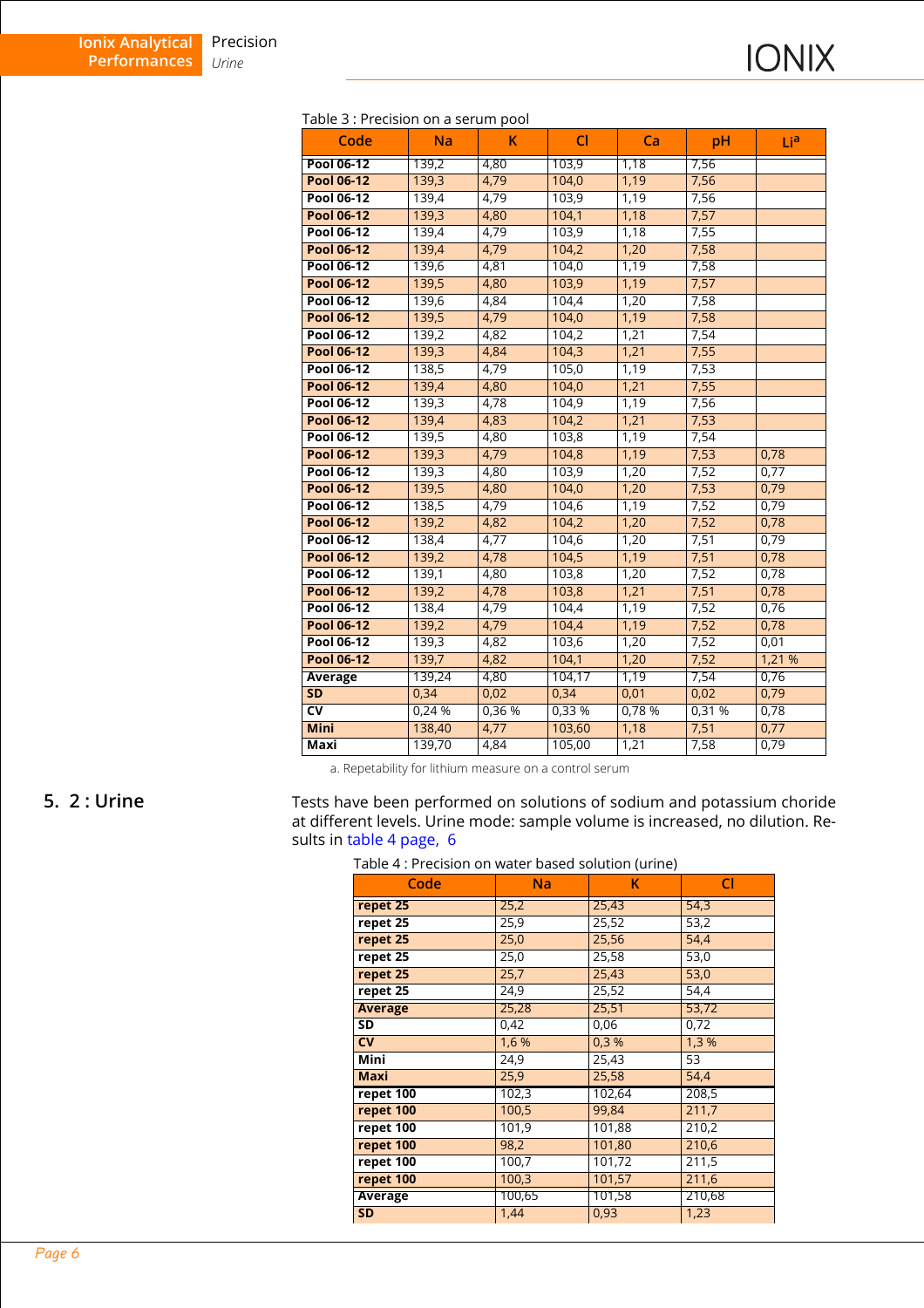| able 4 . Flecision on water based solution (unlie) |        |        |                    |  |  |  |  |  |
|----------------------------------------------------|--------|--------|--------------------|--|--|--|--|--|
| Code                                               | Na     | κ      | <b>CI</b>          |  |  |  |  |  |
| CV                                                 | 1,4 %  | 0,9 %  | 0,6 %              |  |  |  |  |  |
| <b>Mini</b>                                        | 98,2   | 99,84  | 208,5              |  |  |  |  |  |
| Maxi                                               | 102,3  | 102,64 | $\overline{211,7}$ |  |  |  |  |  |
| repet 150                                          | 139,4  | 161,09 | 306,4              |  |  |  |  |  |
| $repet$ 150                                        | 149,5  | 151,21 | 303,3              |  |  |  |  |  |
| repet 150                                          | 154,1  | 149,21 | 306,9              |  |  |  |  |  |
| repet 150                                          | 151,3  | 151,52 | 303,2              |  |  |  |  |  |
| repet 150                                          | 153,1  | 151,25 | 303,0              |  |  |  |  |  |
| repet 150                                          | 155,8  | 152,98 | 298,7              |  |  |  |  |  |
| repet 150                                          | 153,0  | 148,93 | 304,0              |  |  |  |  |  |
| repet 150                                          | 154,4  | 151,28 | 302,9              |  |  |  |  |  |
| <b>Average</b>                                     | 153,62 | 150,86 | 303,12             |  |  |  |  |  |
| SD                                                 | 1,53   | 1,53   | 2,63               |  |  |  |  |  |
| $\overline{\text{cv}}$                             | 1,0 %  | 1,0 %  | 0.9%               |  |  |  |  |  |
| <b>Mini</b>                                        | 151,3  | 148,93 | 298,7              |  |  |  |  |  |
| <b>Maxi</b>                                        | 155,8  | 152,98 | 306,9              |  |  |  |  |  |
|                                                    |        |        |                    |  |  |  |  |  |

Table 4 : Precision on water based solution (urine)

### <span id="page-6-0"></span>**6 Accuracy**

The sodium, potassium and lithium electrodes have been tested on Seronor- $\textsf{m}^\textsf{TM}$  Trace Elements Serum L-1 LOT 1309438 and Seronorm $^\textsf{TM}$  Trace Elements Serum L-2 LOT 1309416.

The value assignment procedures has been established in accordance with the ISO 17511<sup>1</sup>) International standard using reference method procedures traceable to primary international standards.

For the lithium, the sodium and the potassium, the method is ICP-SFMS: Inductively Coupled Plasma-Sector Field Mass Spectrometry.

<span id="page-6-1"></span>

| <b>Time</b>                           | Code               | <b>Na</b> | Κ      | CI                 | Ca     | pH    | Li     |
|---------------------------------------|--------------------|-----------|--------|--------------------|--------|-------|--------|
| 11 juil. 2018 15:44                   | level 1            | 135,2     | 3,54   | 114,7              | 1,87   | 6,98  | 0,78   |
| 11 juil. 2018 15:43                   | level 1            | 135,0     | 3,54   | 114,1              | 1,89   | 6,99  | 0,77   |
| 11 juil. 2018 15:42                   | level 1            | 135,3     | 3,58   | 114,1              | 1,87   | 6,99  | 0,79   |
| 11 juil. 2018 15:41                   | level 1            | 135,3     | 3,56   | 114,2              | 1,88   | 6,99  | 0,79   |
| 11 juil. 2018 15:40                   | level 1            | 135,2     | 3,54   | 114,0              | 1,87   | 6,99  | 0,78   |
| 11 juil. 2018 15:39                   | level 1            | 135,1     | 3,55   | 114,2              | 1,87   | 6,99  | 0,79   |
| 11 juil. 2018 15:37                   | level 1            | 135,1     | 3,54   | 114,5              | 1,86   | 6,98  | 0,78   |
| 11 juil. 2018 15:36                   | level 1            | 134,6     | 3,53   | 114,9              | 1,86   | 6,99  | 0,78   |
| 11 juil. 2018 15:35                   | level 1            | 134,7     | 3,54   | 114,7              | 1,87   | 6,99  | 0,78   |
| 11 juil. 2018 15:34                   | level 1            | 136,3     | 3,58   | 113,3              | 1,81   | 6,98  | 0,76   |
| Average                               |                    | 135,18    | 3,55   | 114,27             | 1,87   | 6,99  | 0,78   |
| $\overline{\text{SD}}$                |                    | 0,46      | 0,02   | 0,46               | 0,02   | 0,00  | 0,01   |
| $\overline{\mathsf{cv}}$              |                    | 0.34%     | 0,50 % | 0,40%              | 1,14 % | 0,07% | 1,21%  |
| Mini                                  |                    | 134,6     | 3,53   | $\overline{113,3}$ | 1,81   | 6,98  | 0,76   |
| <b>Maxi</b>                           |                    | 136,3     | 3,58   | 114,9              | 1,89   | 6,99  | 0,79   |
| <b>Expected value (Seronorm Trace</b> |                    |           |        |                    |        |       |        |
| Elements Serum L-1 Lot                |                    | 127       | 3,2    |                    |        |       | 0,758  |
| 1309538)                              |                    |           |        |                    |        |       |        |
| <b>SD</b>                             |                    | 13        | 0,35   |                    |        |       | 0,0765 |
| Target - SD                           |                    | 114       | 2.85   |                    |        |       | 0.6815 |
| <b>Target + SD</b>                    |                    | 140       | 3.55   |                    |        |       | 0.8345 |
|                                       |                    |           |        |                    |        |       |        |
| 11 juil. 2018 15:56                   | level 2            | 154,6     | 5,77   | 115,90             | 2,09   | 6,91  | 1,42   |
| 11 juil. 2018 15:55                   | level <sub>2</sub> | 154,7     | 5,75   | 115,9              | 2,11   | 6,91  | 1,44   |

#### Table 5 : Tests on Seronorm™ Trace Elements

1. ISO 17511. In Vitro Diagnostic Medical Devices - Measurement of quantities in samples of biological origin - Metrological traceability of values assigned to calibrators and con*trol materials. Geneva, International Organisation for Standardization 2003.*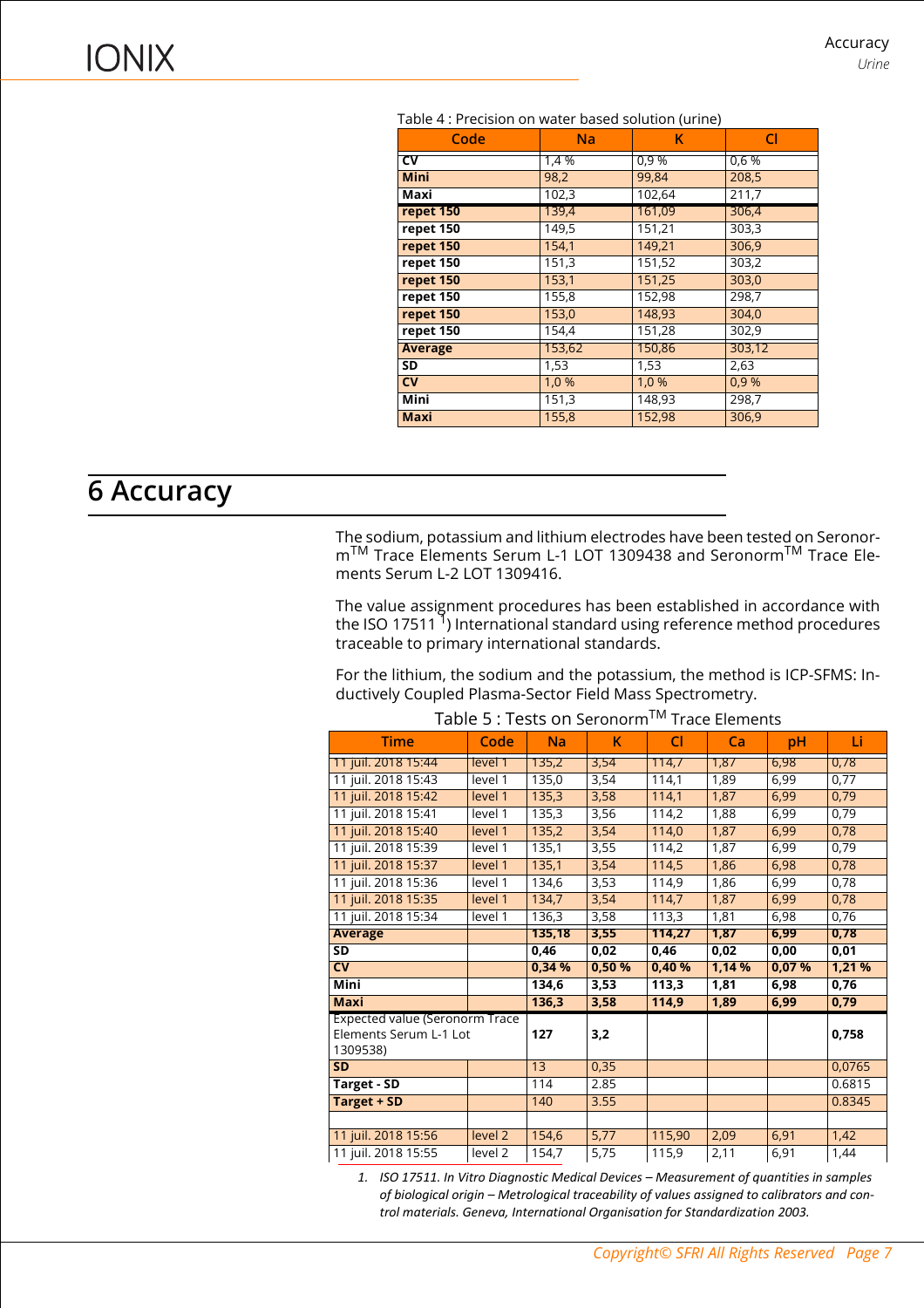| <b>Time</b>                                                          | Code               | <b>Na</b> | K     | <b>CI</b> | Ca    | pH    | Li     |
|----------------------------------------------------------------------|--------------------|-----------|-------|-----------|-------|-------|--------|
| 11 juil. 2018 15:54                                                  | level 2            | 152,7     | 5,66  | 117,4     | 2,04  | 6,92  | 1,40   |
| 11 juil. 2018 15:53                                                  | level 2            | 155,8     | 5,70  | 116,5     | 2,07  | 6,92  | 1,41   |
| 11 juil. 2018 15:51                                                  | level <sub>2</sub> | 155,9     | 5,72  | 116,5     | 2,09  | 6,91  | 1,42   |
| 11 juil. 2018 15:50                                                  | level 2            | 154,8     | 5,70  | 114,6     | 2,07  | 6,91  | 1,41   |
| 11 juil. 2018 15:49                                                  | level 2            | 154,6     | 5,77  | 115,9     | 2,09  | 6,91  | 1,43   |
| 11 juil. 2018 15:48                                                  | level 2            | 154,7     | 5,71  | 114,9     | 2,07  | 6,91  | 1,42   |
| 11 juil. 2018 15:47                                                  | level 2            | 154,3     | 5,69  | 115,8     | 2,09  | 6,91  | 1,42   |
| 11 juil. 2018 15:46                                                  | level 2            | 155,1     | 5,72  | 116,6     | 2,08  | 6,91  | 1,42   |
| Average                                                              |                    | 154,72    | 5,72  | 116,00    | 2,08  | 6,91  | 1,42   |
| SD                                                                   |                    | 0,88      | 0,04  | 0,82      | 0,02  | 0,00  | 0,01   |
| $\overline{\text{cv}}$                                               |                    | 0.57%     | 0,62% | 0.71%     | 0.91% | 0.06% | 0,78%  |
| <b>Mini</b>                                                          |                    | 152,7     | 5,66  | 114,6     | 2,04  | 6,91  | 1,4    |
| <b>Maxi</b>                                                          |                    | 155,9     | 5,77  | 117,4     | 2,11  | 6,92  | 1,44   |
| Expected value (Seronorm Trace<br>Elements Serum L-2 Lot<br>1309416) |                    | 154       | 5,7   |           |       |       | 1,396  |
| <b>SD</b>                                                            |                    | 15,5      | 0,55  |           |       |       | 0,1405 |
| Target - SD                                                          |                    | 138.5     | 5.15  |           |       |       | 1.26   |
| Target + SD                                                          |                    | 169.5     | 6.25  |           |       |       | 1.54   |

#### Table 5 : Tests on Seronorm™ Trace Elements

These tests show a good correspondance between the results obtained by the Ionix and a reference method for the sodium, the potassium and the lithium.

### <span id="page-7-0"></span>**7 Measuring range**

#### <span id="page-7-1"></span>**7. 1 : Serum** 1. Sodium, potassium, choride, calcium and pH

Table 6 : Phoenix Diagnastics electrolyte linearity test, lot 60101. Ampules have been equilibrated to room temperature during one day, and tests performed immediately after opening ampules, according to Phoenix instructions.

Each level has been assayed four times.

|         | рH            |       |               | Ca           | <b>Na</b> |        | Κ      |       |        |        |
|---------|---------------|-------|---------------|--------------|-----------|--------|--------|-------|--------|--------|
|         | <b>Phœnix</b> | lonix | <b>Phœnix</b> | <b>lonix</b> | Phœnix    | lonix  | Phœnix | lonix | Phœnix | lonix  |
| Level 1 | 6,96          | 7,26  |               | 5,27         | 110       | 105,35 | 1,3    | 1,41  | 65     | 60.56  |
| Level 2 | ,25           | 7,62  | 2,1           | 2,84         | 130       | 118,86 | 2,3    | 2,16  | 85     | 80.67  |
| Level 3 | .425          | 7,80  | 1,4           | 1,61         | 145       | 131,93 | 4,25   | 3,81  | 105    | 97.95  |
| Level 4 | 7.575         | 7,97  | 0,95          | 0,94         | 170       | 143,50 | 6,45   | 5,52  | 120    | 108.18 |
| Level 5 | 7,725         | 8,17  | 0,4           | 0,27         | 185       | 157,63 | 9      | 7,48  | 140    | 125.93 |



#### pH response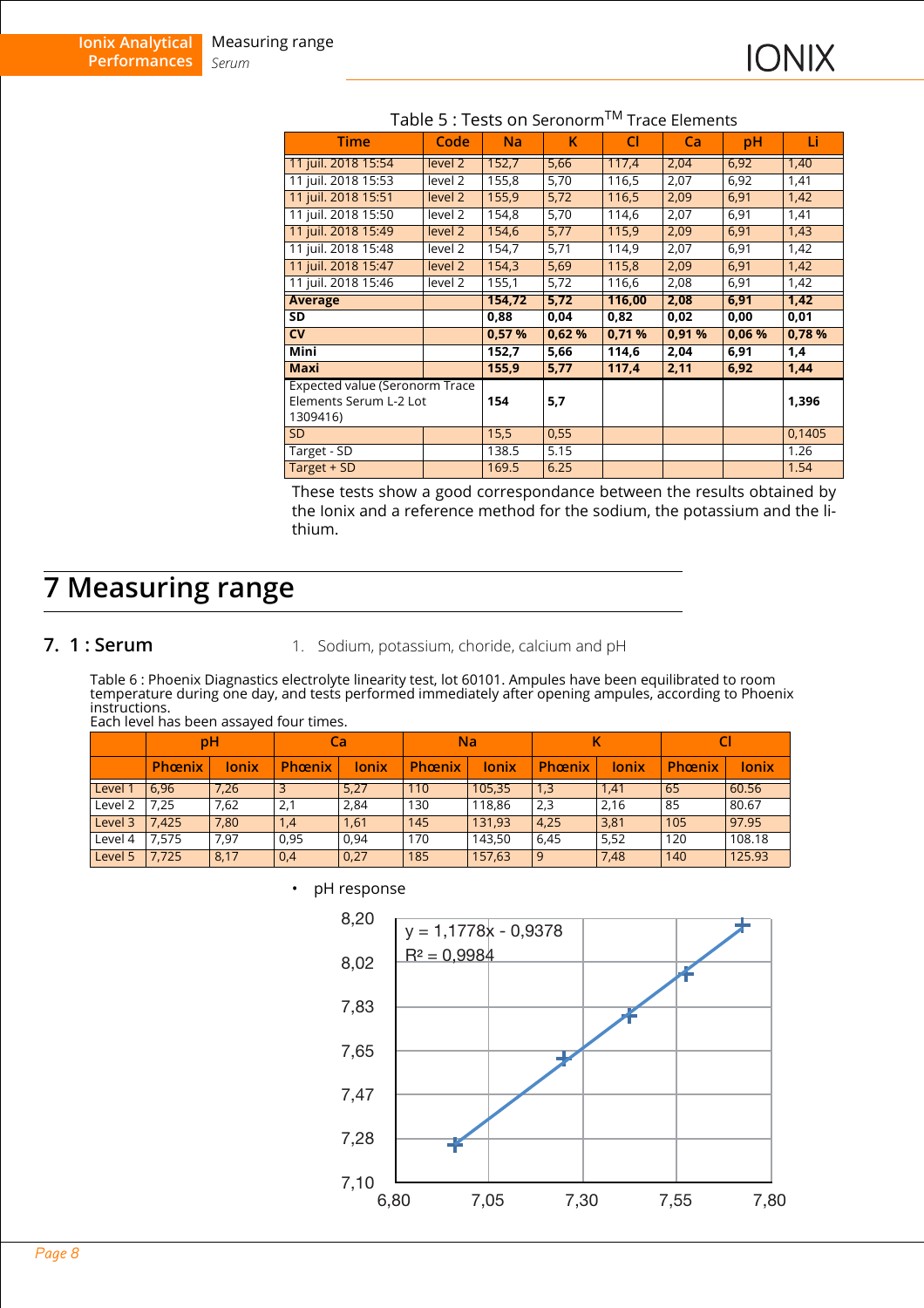• Calcium response



• Sodium response



• Potassium response

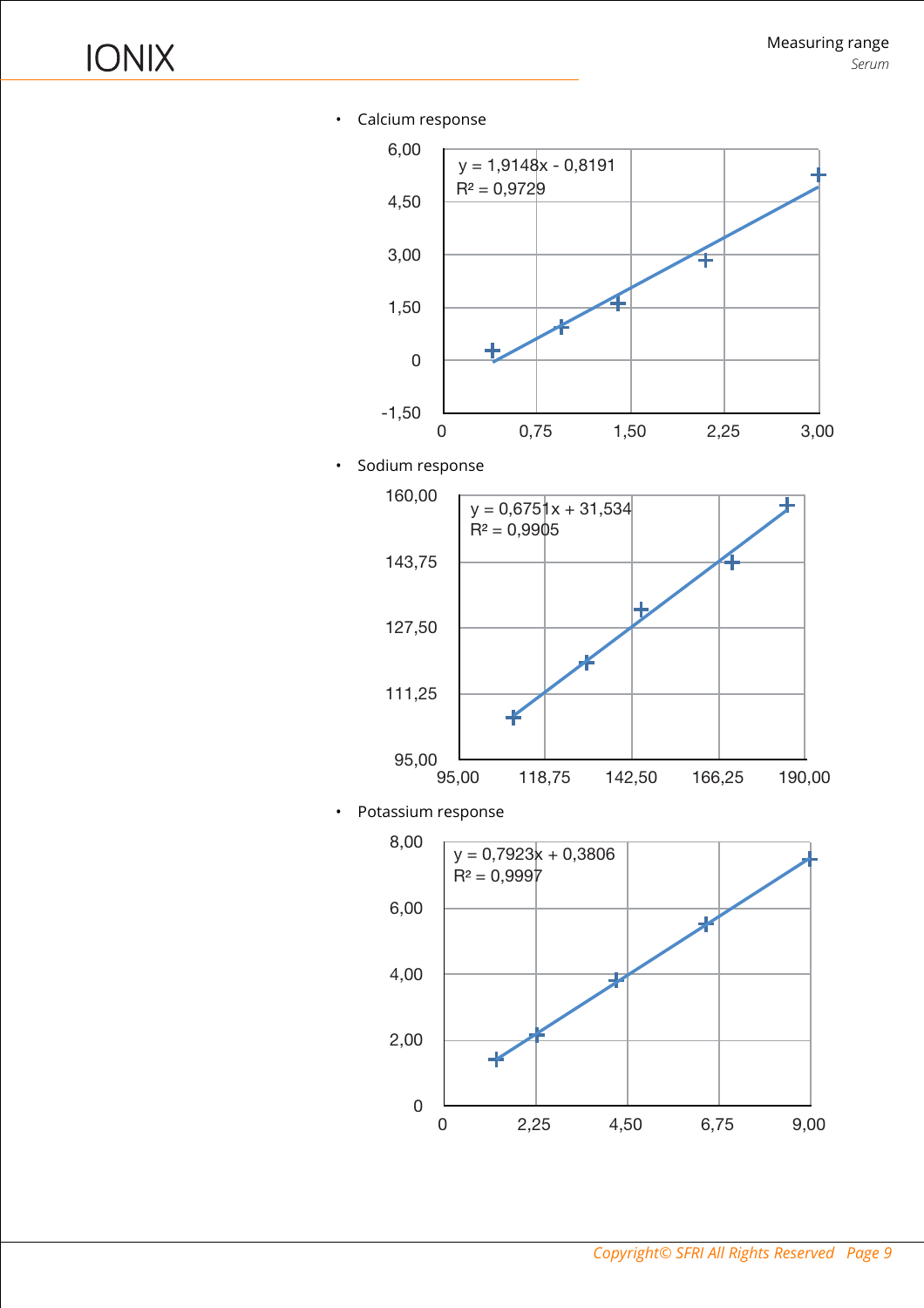• Chloride response



2. Lithium

A pool of serum collected on patient without lithium treatment has been prepared. A range of samples with different levels of lithium has been prepared from an heparine lithium plasma sample. The lithium concentration of this sample has been determined with a flame photometer. Dilutions by 2, 4, and 8 have been prepared, then measured three times, with the data determined above:

|          |      | Theorical value   Measured value |  |
|----------|------|----------------------------------|--|
| Pool     | 0,00 | 0,03                             |  |
| Plasma/8 | 0,11 | 0,12                             |  |
| Plasma/4 | 0,21 | 0.21                             |  |
| Plasma/2 | 0,43 | 0,42                             |  |
| Plasma   | 0,85 | 0,81                             |  |



<span id="page-9-0"></span>**7. 2 : Urine** The linearity has been measured with a mother solution of sodium chloride (200 mmol/L) and potassium chloride (200 mmol/L) in deionized water. This mother solution has been diluted with deionized water.

| Na   | Na measured |       | K measured |       | Cl measured |
|------|-------------|-------|------------|-------|-------------|
| U    | 3,23        | 0,00  | 0,11       | 0,00  | 4,97        |
| 6,25 | 11,30       | 6,25  | 6,15       | 12,50 | 17,10       |
| 12,5 | 19,33       | 12,50 | 12,49      | 25,00 | 28,83       |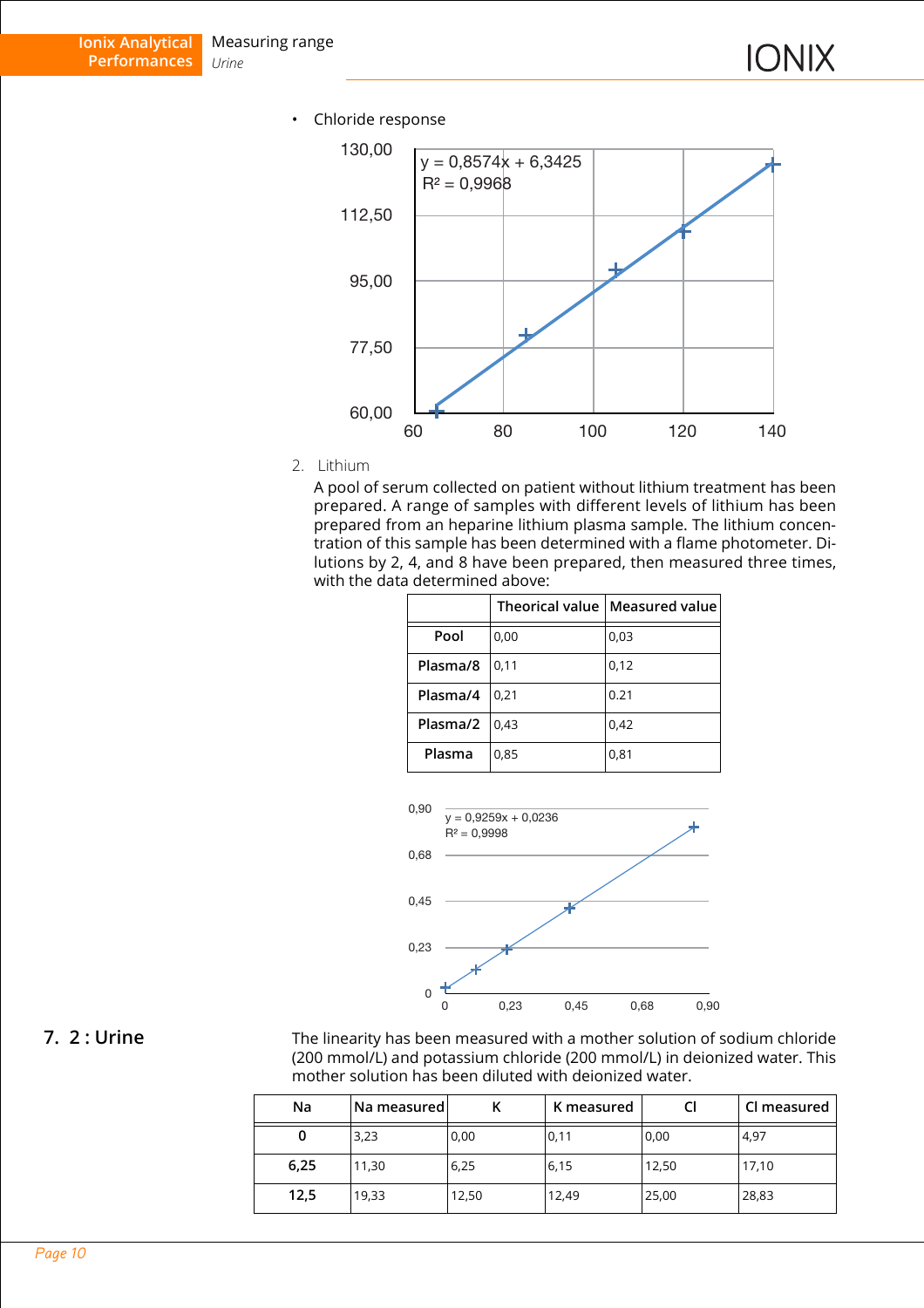| Na  | lNa measured | κ      | K measured | CI     | Cl measured |
|-----|--------------|--------|------------|--------|-------------|
| 25  | 33,87        | 25,00  | 25,06      | 50,00  | 51,03       |
| 50  | 62,67        | 50,00  | 49,58      | 100,00 | 93,20       |
| 100 | 121,17       | 100,00 | 97,24      | 200,00 | 167,63      |
| 150 | 184,20       | 150,00 | 144.04     | 300,00 | 234,80      |
| 200 | 240,47       | 200,00 | 192,77     | 400,00 | 299,20      |

For these three ions, the linearity is very good  $(R^2 > 0.99)$ . Only a simple correction has to be applied.

• Sodium response



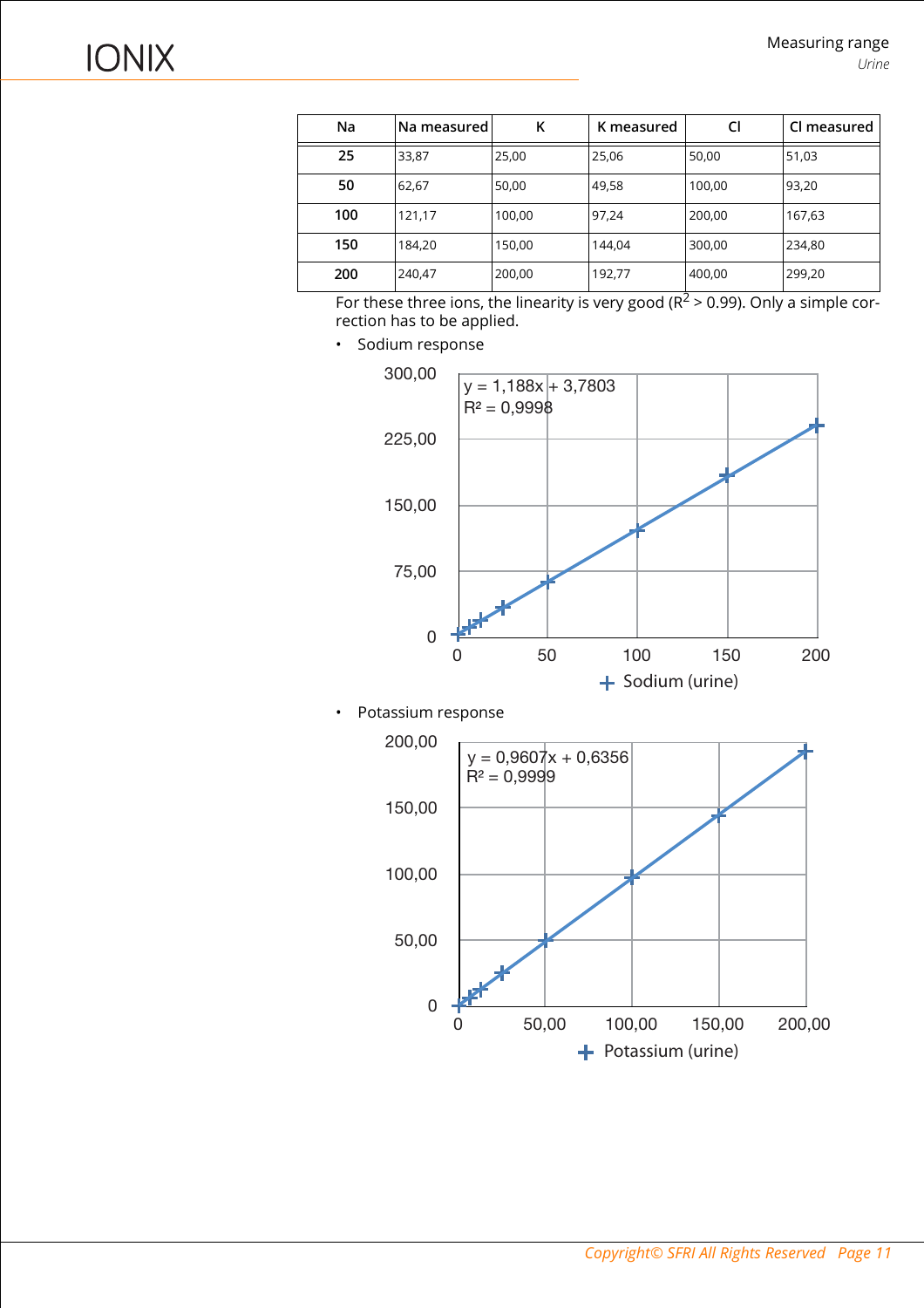• Chloride response



### <span id="page-11-0"></span>**8 Interfering substances**

The major interferences come from a bad preparation of the samples:

- Anticoagulants (binding effects)
- Hemolysis (sampling, storage temperature…)
- Metabolism (changes of pH)
- **Evaporation**

A complete chapter of the user manual describes the risks and gives some tips to avoid the major errors.

### <span id="page-11-1"></span>**9 Method comparison**

- Sodium: flame photometer. Model PHF 104 (Hycel Diagnostics), calibrator Jenway 025006, Lot FCNK517C1.
- Potassium: flame photometer. Model PHF 104 (Hycel Diagnostics), calibrator Jenway 025006, Lot FCNK517C1.
- Lithium: flame photometer. Model PHF 104 (Hycel Diagnostics), controled with SeronormTM Trace Elements Serum L-1 LOT 1309438 and SeronormTM Trace Elements Serum L-2 LOT 1309416
- pH: pHmeter Thermoscientific, model Orion 2, sn B44156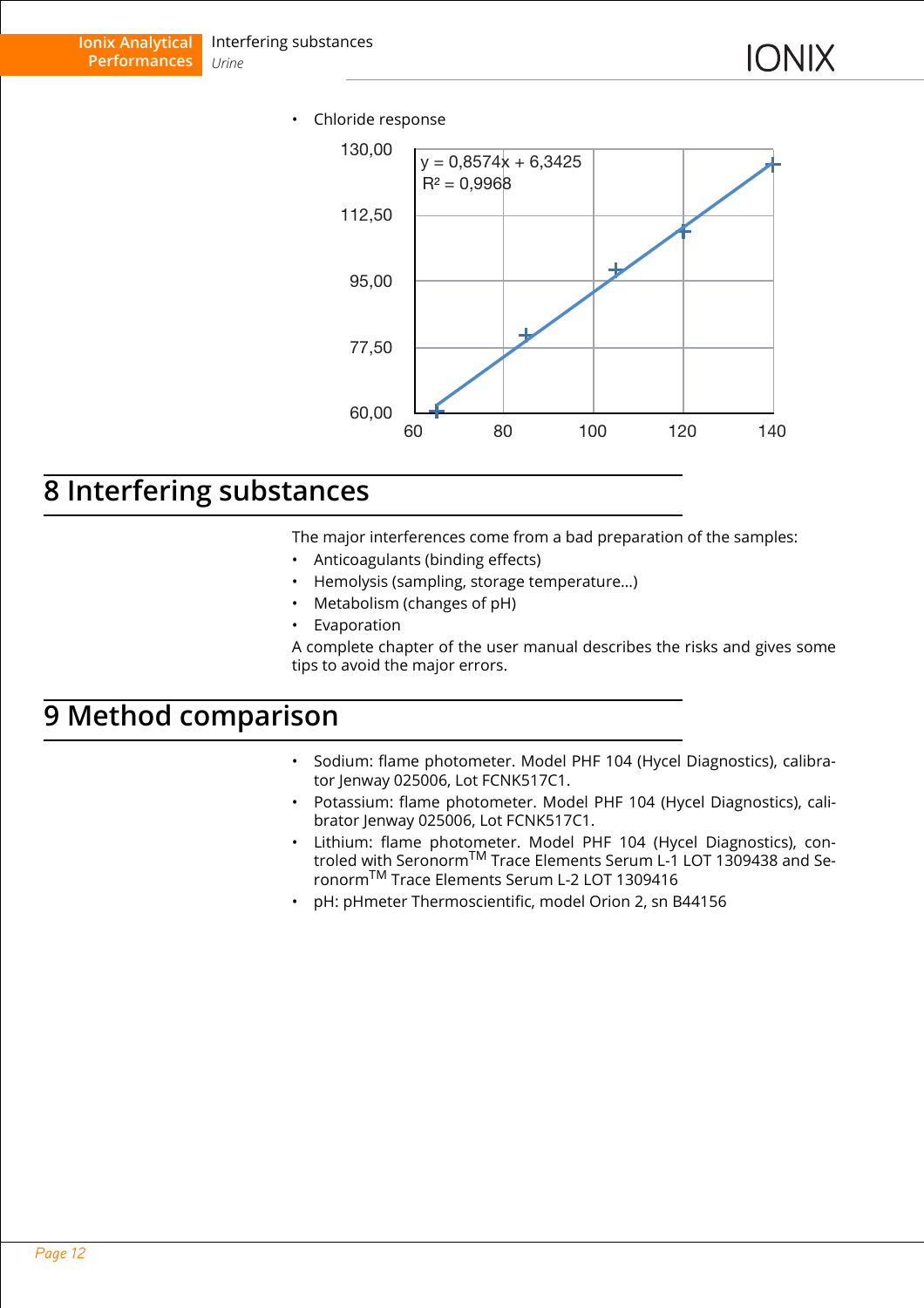# <span id="page-12-0"></span>**10 Reference values**

| <b>Blood</b> | Na  | .,  | $\mathbf{r}$<br>u | Сa   | pH <sup>a</sup> | u : p<br> | CO <sup>2</sup> |
|--------------|-----|-----|-------------------|------|-----------------|-----------|-----------------|
| Low          | 136 | 3.5 | 98                | 1.07 | 7.32            | U         | າາ<br>23        |
| <b>High</b>  | 145 | 5.1 | 107               | 1.15 | 7.42            |           | ، ے             |

a. Veinous pH at 37°C

b. The lithium is a medicament , not present in normal blood. These values represent a therapeutic range for patients under treatment.

| Urine <sup>a</sup> | Na  |    | -<br>ີ | Сa    | pH   |
|--------------------|-----|----|--------|-------|------|
| Low                | 40  | 25 | 95     | ر . ے | -4.6 |
| High               | 220 | 25 | 250    | 6.2   | O    |

a. Values only for indication. The concentrations have to be reported to the patient diuresis

# <span id="page-12-1"></span>**11 Conclusions**

Different organizations publish the desirable specifications for assays performances. From country to country the specifications can vary.

Below, the table shows the desirable biological variation specifications established by Fr. Carmen Ricos and colleagues (https://www.westgard.com/ biodatabase1.htm).

Table 7 : Within-subject and between-subject CV values of analytes and Desirable Analytical Quality Specifications for imprecision, bias and total error

| <b>Sample</b> |              | <b>Biological variation</b> |                  | <b>Desirable specification</b> |           |                    |
|---------------|--------------|-----------------------------|------------------|--------------------------------|-----------|--------------------|
|               | Analyte      | $CVi$ <sup>a</sup>          | CVg <sup>b</sup> | $I(%)^{C}$                     | $B(\%)^d$ | TE(%) <sup>e</sup> |
| <b>Blood</b>  | Sodium       | 0.6                         |                  | 0.3                            | 0.23      | 0.73               |
| Urine         | Sodium       | 28.7                        | 16.7             | 14.4                           | 8.3       | 32                 |
| <b>Blood</b>  | Potassium    | 4.6                         | 5.6              | 2.3                            | 1.81      | 5.61               |
| Urine         | Potassium    | 24.4                        | 22.2             | 12.2                           | 8.2       | 28.4               |
| <b>Blood</b>  | Chloride     | 1.2                         | 1.5              | 0.6                            | 0.5       | 1.5                |
| <b>Blood</b>  | iCalcium     | 1.7                         | 1.9              | 0.9                            | 0.6       | 2.0                |
| <b>Blood</b>  | pH(pH units) | $\vert 0.2 \vert$           | $\cdots$         | 0.1                            |           | $\cdots$           |

a. CV<sub>I</sub> = within-subject biologic variation

b. CVG = between-subject biologic variation

c. I = desirable specification for imprecision

d. B = desirable specification for inaccuracy

e. TE = desirable specification for allowable total error

The tests performed on serum on Ionix show a imprecision better than requested by Ricos.

The bias and the total error can be easily corrected by the operators if necessary.

Recommandations from other organizations are more or less strict. For more informations, refer to Westgard website (https://www.westgard.com). The performances of the Ionix are better than any of these recommandations.